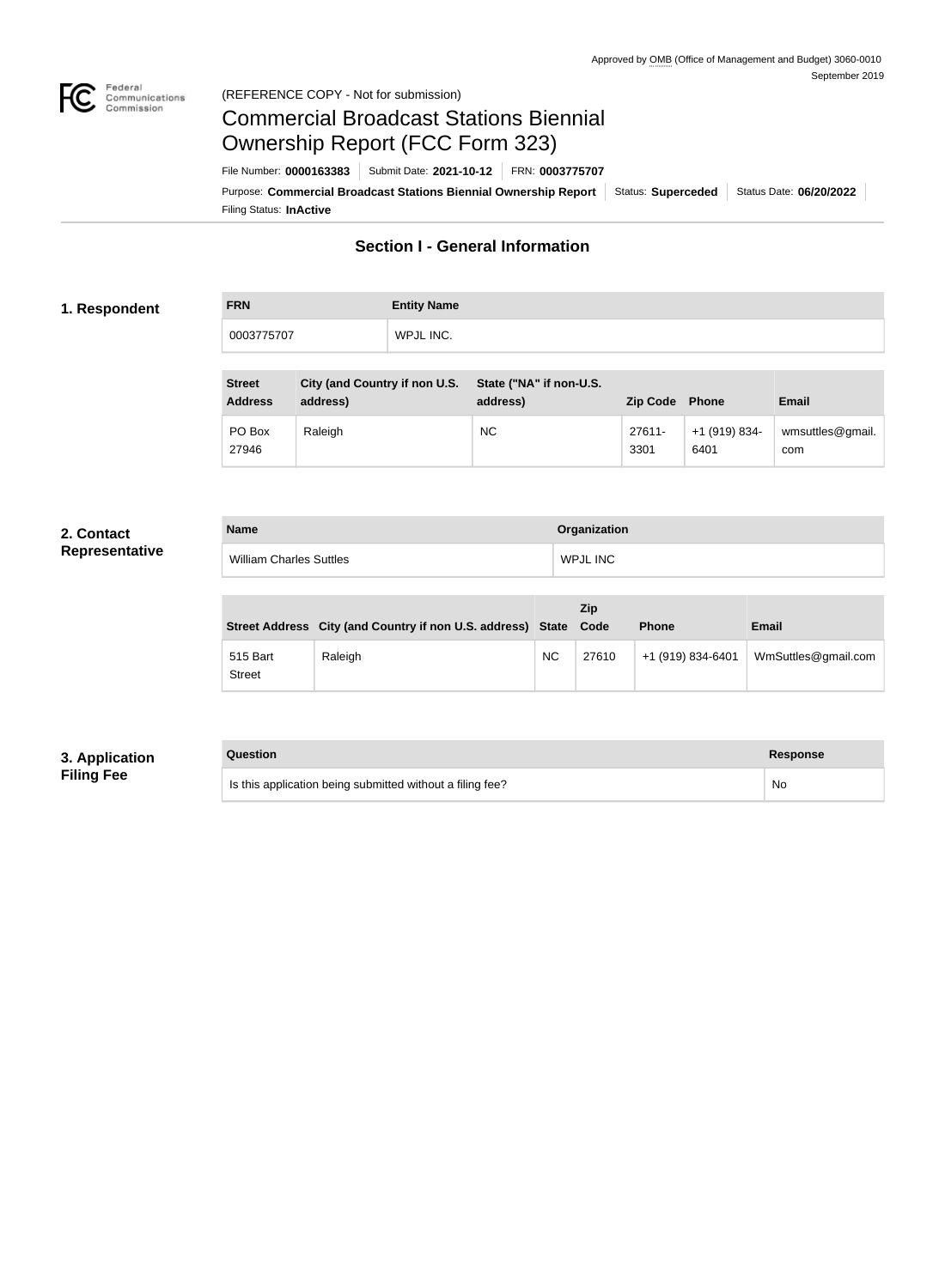| <b>Fees</b> | <b>Application Type</b> | <b>Form Number</b> | <b>Fee Code</b> | Quantity | <b>Fee Amount</b> | <b>Subtotal</b> |
|-------------|-------------------------|--------------------|-----------------|----------|-------------------|-----------------|
|             | Biennial                | Form 323           | <b>MAR</b>      |          | 85                | \$85.00         |
|             |                         |                    |                 |          | Total             | \$85.00         |

## **4. Nature of Respondent**

| (a) Provide the following information about the Respondent: |                                    |  |  |  |
|-------------------------------------------------------------|------------------------------------|--|--|--|
| <b>Relationship to stations/permits</b>                     | Licensee                           |  |  |  |
| <b>Nature of Respondent</b>                                 | Other<br>Sub Chapter S Corporation |  |  |  |

| (b) Provide the following information about this report: |                                                                                                                                                                                        |
|----------------------------------------------------------|----------------------------------------------------------------------------------------------------------------------------------------------------------------------------------------|
| <b>Purpose</b>                                           | Biennial                                                                                                                                                                               |
| "As of" date                                             | 10/01/2021                                                                                                                                                                             |
|                                                          | When filing a biennial ownership report or validating<br>and resubmitting a prior biennial ownership report, this<br>date must be Oct. 1 of the year in which this report is<br>filed. |

#### **5. Licensee(s) and Station(s)**

**Respondent is filing this report to cover the following Licensee(s) and station(s):**

| <b>Licensee/Permittee Name</b> |                  |                | <b>FRN</b>   |                |  |
|--------------------------------|------------------|----------------|--------------|----------------|--|
| WPJL INC.                      |                  |                | 0003775707   |                |  |
| Fac. ID No.                    |                  |                | <b>State</b> | <b>Service</b> |  |
|                                | <b>Call Sign</b> | <b>City</b>    |              |                |  |
| 73884                          | <b>WPJL</b>      | <b>RALEIGH</b> | <b>NC</b>    | AM             |  |

## **Section II – Biennial Ownership Information**

| 1. 47 C.F.R.           |
|------------------------|
| <b>Section 73.3613</b> |
| and Other              |
| Documents              |

Licensee Respondents that hold authorizations for one or more full power television, AM, and/or FM stations should list all contracts and other instruments set forth in 47 C.F.R. Section 73.3613(a) through (c) for the facility or facilities listed on this report. In addition, attributable Local Marketing Agreements (LMAs) and attributable Joint Sales Agreements (JSAs) must be disclosed by the licensee of the brokering station on its ownership report. If the agreement is an attributable LMA, an attributable JSA, or a network affiliation agreement, check the appropriate box. Otherwise, select "Other." Non-Licensee Respondents, as well as Licensee Respondents that only hold authorizations for Class A television and/or low power television stations, should select "Not Applicable" in response to this question.

Not Applicable.

**2. Ownership Interests**

**(a)** Ownership Interests. This Question requires Respondents to enter detailed information about ownership interests by generating a series of subforms. Answer each question on each subform. The first subform listing should be for the Respondent itself. If the Respondent is not a natural person, also list each of the officers, directors, stockholders, non-insulated partners, non-insulated members, and any other persons or entities with a direct attributable interest in the Respondent pursuant to the standards set forth in 47 C.F.R. Section 73.3555. (A "direct" interest is one that is not held through any intervening companies or entities.) List each interest holder with a direct attributable interest in the Respondent separately.

Leave the percentage of total assets (Equity Debt Plus) field blank for an interest holder unless that interest holder has an attributable interest in the Respondent solely on the basis of the Commission's Equity Debt Plus attribution standard, 47 C.F.R. Section 73.3555, Note 2(i).

In the case of vertical or indirect ownership structures, list only those interests in the Respondent that also represent an attributable interest in the Licensee(s) for which the report is being submitted.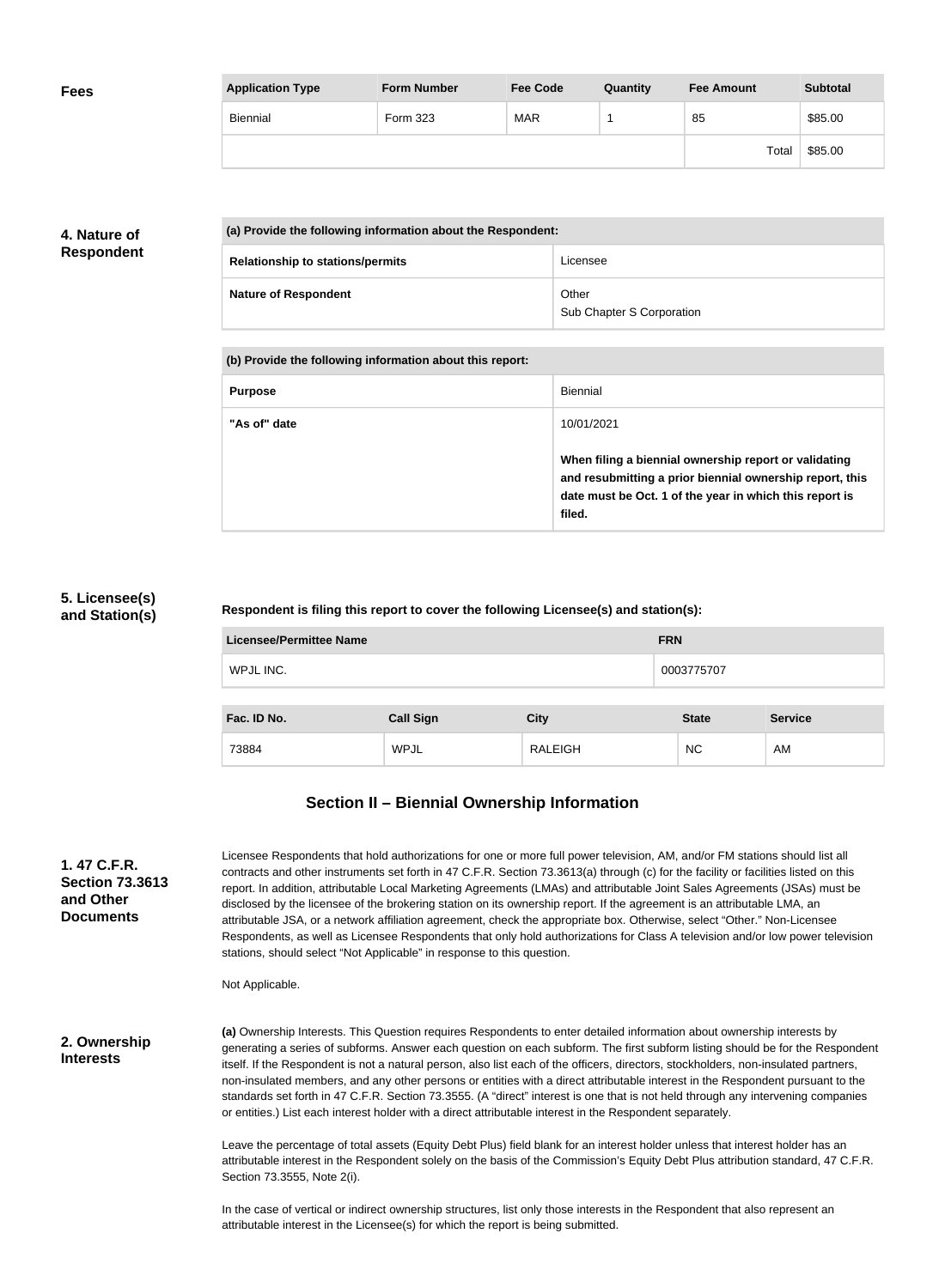Entities that are part of an organizational structure that includes holding companies or other forms of indirect ownership must file separate ownership reports. In such a structure do not report, or file a separate report for, any interest holder that does not have an attributable interest in the Licensee(s) for which the report is being submitted.

Please see the Instructions for further detail concerning interests that must be reported in response to this question.

The Respondent must provide an FCC Registration Number for each interest holder reported in response to this question. Please see the Instructions for detailed information and guidance concerning this requirement.

| Ownership information                                                                                                                                                                                |                                                                                      |                      |                            |  |  |
|------------------------------------------------------------------------------------------------------------------------------------------------------------------------------------------------------|--------------------------------------------------------------------------------------|----------------------|----------------------------|--|--|
| <b>FRN</b>                                                                                                                                                                                           | 0003775707                                                                           |                      |                            |  |  |
| <b>Entity Name</b>                                                                                                                                                                                   | WPJL INC.                                                                            |                      |                            |  |  |
| <b>Address</b>                                                                                                                                                                                       | PO Box<br>27946                                                                      |                      |                            |  |  |
|                                                                                                                                                                                                      | <b>Street 1</b>                                                                      |                      |                            |  |  |
|                                                                                                                                                                                                      | <b>Street 2</b>                                                                      |                      |                            |  |  |
|                                                                                                                                                                                                      | <b>City</b>                                                                          | Raleigh              |                            |  |  |
|                                                                                                                                                                                                      | State ("NA" if non-U.S.<br>address)                                                  | <b>NC</b>            |                            |  |  |
|                                                                                                                                                                                                      | <b>Zip/Postal Code</b>                                                               | 27611-3301           |                            |  |  |
|                                                                                                                                                                                                      | Country (if non-U.S.<br>address)                                                     | <b>United States</b> |                            |  |  |
| <b>Listing Type</b>                                                                                                                                                                                  | Respondent                                                                           |                      |                            |  |  |
| <b>Positional Interests</b><br>(check all that apply)                                                                                                                                                | Respondent                                                                           |                      |                            |  |  |
| <b>Tribal Nation or Tribal</b><br><b>Entity</b>                                                                                                                                                      | Interest holder is not a Tribal nation or Tribal entity                              |                      |                            |  |  |
| <b>Interest Percentages</b><br>(enter percentage values                                                                                                                                              | Voting                                                                               | 0.0%                 | <b>Jointly Held?</b><br>No |  |  |
|                                                                                                                                                                                                      | from 0.0 to 100.0)<br>0.0%<br><b>Equity</b>                                          |                      |                            |  |  |
|                                                                                                                                                                                                      | <b>Total assets (Equity Debt</b><br>0.0%<br>Plus)                                    |                      |                            |  |  |
| that do not appear on this report?                                                                                                                                                                   | Does interest holder have an attributable interest in one or more broadcast stations |                      | No                         |  |  |
|                                                                                                                                                                                                      |                                                                                      |                      |                            |  |  |
| (b) Respondent certifies that any interests, including equity, financial, or voting<br>interests, not reported in this filing are non-attributable.<br>If "No," submit as an exhibit an explanation. |                                                                                      |                      | Yes                        |  |  |

**Ownership Information**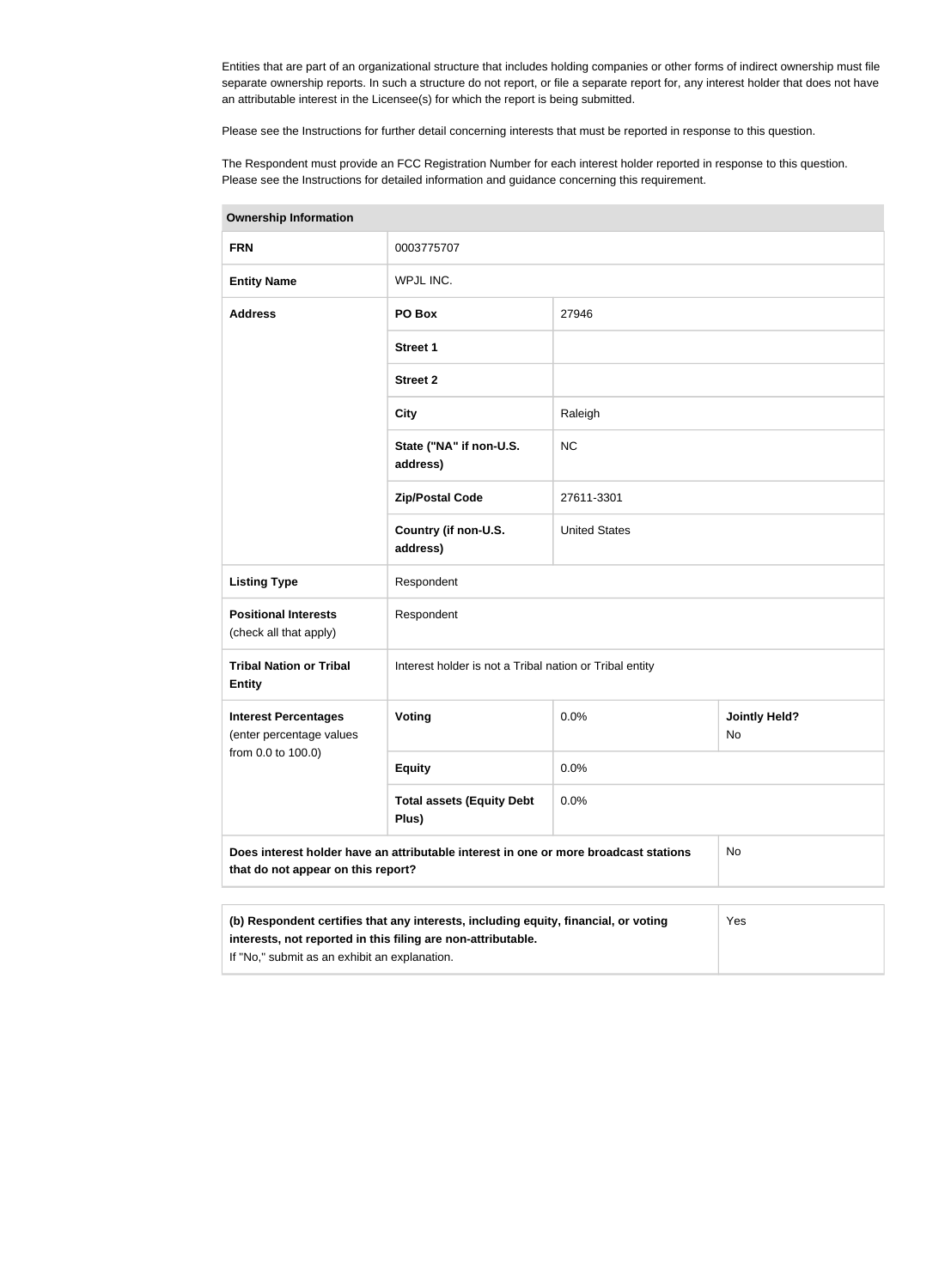| (c) Does the Respondent or any reported interest holder<br>hold an attributable interest in any newspaper entities in<br>the same market as any station for which this report is<br>filed, as defined in 47 C.F.R. Section 73.3555?                                                                                                                                                                                                                                                                                                                                                                                                              | No |
|--------------------------------------------------------------------------------------------------------------------------------------------------------------------------------------------------------------------------------------------------------------------------------------------------------------------------------------------------------------------------------------------------------------------------------------------------------------------------------------------------------------------------------------------------------------------------------------------------------------------------------------------------|----|
| If "Yes," provide information describing the interest(s), using<br>EITHER the subform OR the spreadsheet option below.<br>Respondents with a large number (50 or more) of entries to<br>submit should use the spreadsheet option.                                                                                                                                                                                                                                                                                                                                                                                                                |    |
| NOTE: Spreadsheets must be submitted in a special XML<br>Spreadsheet format with the appropriate structure that is<br>specified in the documentation. For instructions on how to<br>use the spreadsheet option to complete this question<br>(including templates to start with), please Click Here.                                                                                                                                                                                                                                                                                                                                              |    |
| If using the subform, leave the percentage of total assets<br>(Equity Debt Plus) field blank for an interest holder unless<br>that interest holder has an attributable interest in the<br>newspaper entity solely on the basis of the Commission's<br>Equity Debt Plus attribution standard, 47 C.F.R. Section<br>73.3555, Note 2(i). If using an XML Spreadsheet, enter "NA"<br>into the percentage of total assets (Equity Debt Plus) field<br>for an interest holder unless that interest holder has an<br>attributable interest in the newspaper entity solely on the<br>basis of the Commission's Equity Debt Plus attribution<br>standard. |    |
| The Respondent must provide an FCC Registration Number<br>for each interest holder reported in response to this<br>question. Please see the Instructions for detailed information<br>and guidance concerning this requirement.                                                                                                                                                                                                                                                                                                                                                                                                                   |    |

**(d) Are any of the individuals listed as an attributable interest holder in the Respondent married to each other or related to each other as parentchild or as siblings?** No

If "Yes," provide the following information for each such the relationship.

| (e) Is Respondent seeking an attribution exemption for any officer or director with<br>duties wholly unrelated to the Licensee(s)? | No. |
|------------------------------------------------------------------------------------------------------------------------------------|-----|
| If "Yes," complete the information in the required fields and submit an Exhibit fully describing                                   |     |
| that individual's duties and responsibilities, and explaining why that individual should not be                                    |     |
| attributed an interest.                                                                                                            |     |

**3. Organizational Chart (Licensees Only)**

Attach a flowchart or similar document showing the Licensee's vertical ownership structure including the Licensee and all entities that have attributable interests in the Licensee. Licensees with a single parent entity may provide a brief explanatory textual Exhibit in lieu of a flowchart or similar document. Licensees without parent entities should so indicate in a textual Exhibit.

**Non-Licensee Respondents should select "N/A" in response to this question.**

President and General Manager

## **Section III - Certification**

**Certification Section Section Question** *Question* **Response**